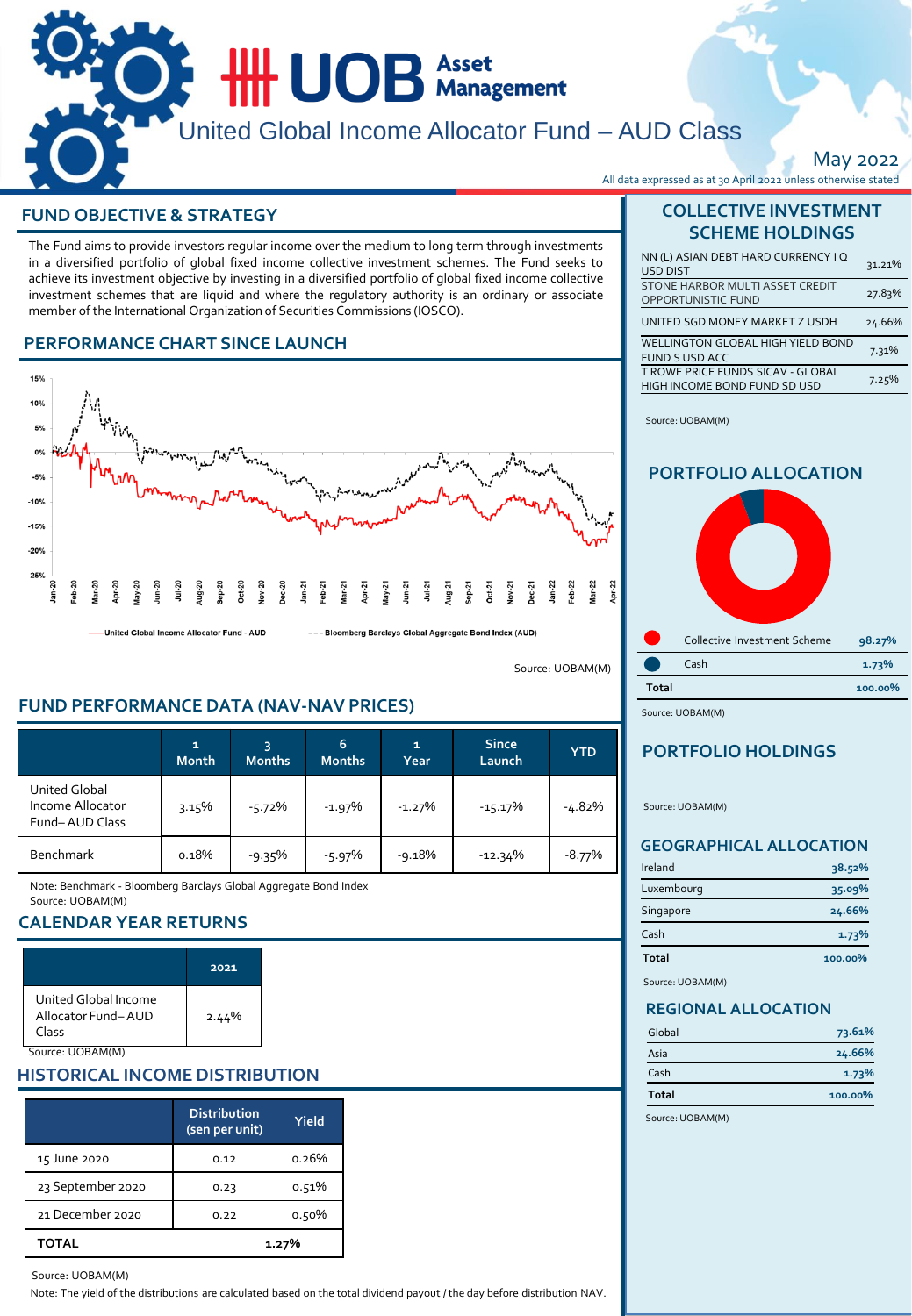**HIL UOB** Asset United Global Income Allocator Fund – AUD Class

| <b>FUND DETAILS</b>                  |                                                                                                                         |
|--------------------------------------|-------------------------------------------------------------------------------------------------------------------------|
| <b>LAUNCH DATE</b>                   | 8 January 2020                                                                                                          |
| <b>COMMENCEMENT DATE</b>             | 29 January 2020                                                                                                         |
| <b>FINANCIAL YEAR END</b>            | 31 July                                                                                                                 |
| <b>CATEGORY/TYPE OF FUND</b>         | Fixed Income (Fund-of-Funds) / Income                                                                                   |
| <b>BASE CURRENCY</b>                 | <b>USD</b>                                                                                                              |
| <b>CLASS OF UNITS</b>                | <b>AUD Class</b>                                                                                                        |
| <b>INITIAL OFFER PRICE</b>           | AUD 0.5000                                                                                                              |
| UNITS IN CIRCULATION - AUD CLASS     | 152,799.43                                                                                                              |
| NET ASSET VALUE ("NAV")              | AUD 63,995.23                                                                                                           |
| <b>NET ASSET VALUE - TOTAL FUND</b>  | USD 339, 264.47                                                                                                         |
| <b>NAV PER UNIT</b>                  | AUD 0.4188                                                                                                              |
| MINIMUM INITIAL INVESTMENT           | AUD 1,000                                                                                                               |
| <b>MINIMUM ADDITIONAL INVESTMENT</b> | <b>AUD 100</b>                                                                                                          |
| <b>TRUSTEE</b>                       | Deutsche Trustees Malaysia Berhad                                                                                       |
| <b>SALES CHARGE</b>                  | Up to 3.00% of the NAV per unit of the Class                                                                            |
| <b>REDEMPTION CHARGE</b>             | Nil                                                                                                                     |
| <b>ANNUAL MANAGEMENT FEE</b>         | Up to 1.45% per annum of the NAV of the Class                                                                           |
| <b>ANNUAL TRUSTEE FEE</b>            | Up to 0.04% p.a. of the NAV of the Fund, minimum of RM15,000 p.a.                                                       |
| <b>PERFORMANCE BENCHMARK</b>         | <b>Bloomberg Barclays Global Aggregate Bond Index</b>                                                                   |
| <b>ASSET ALLOCATION</b>              | A minimum of 80% of the Fund's NAV will be invested in CIS; and<br>A maximum of 20% of the Fund's NAV in liquid assets. |